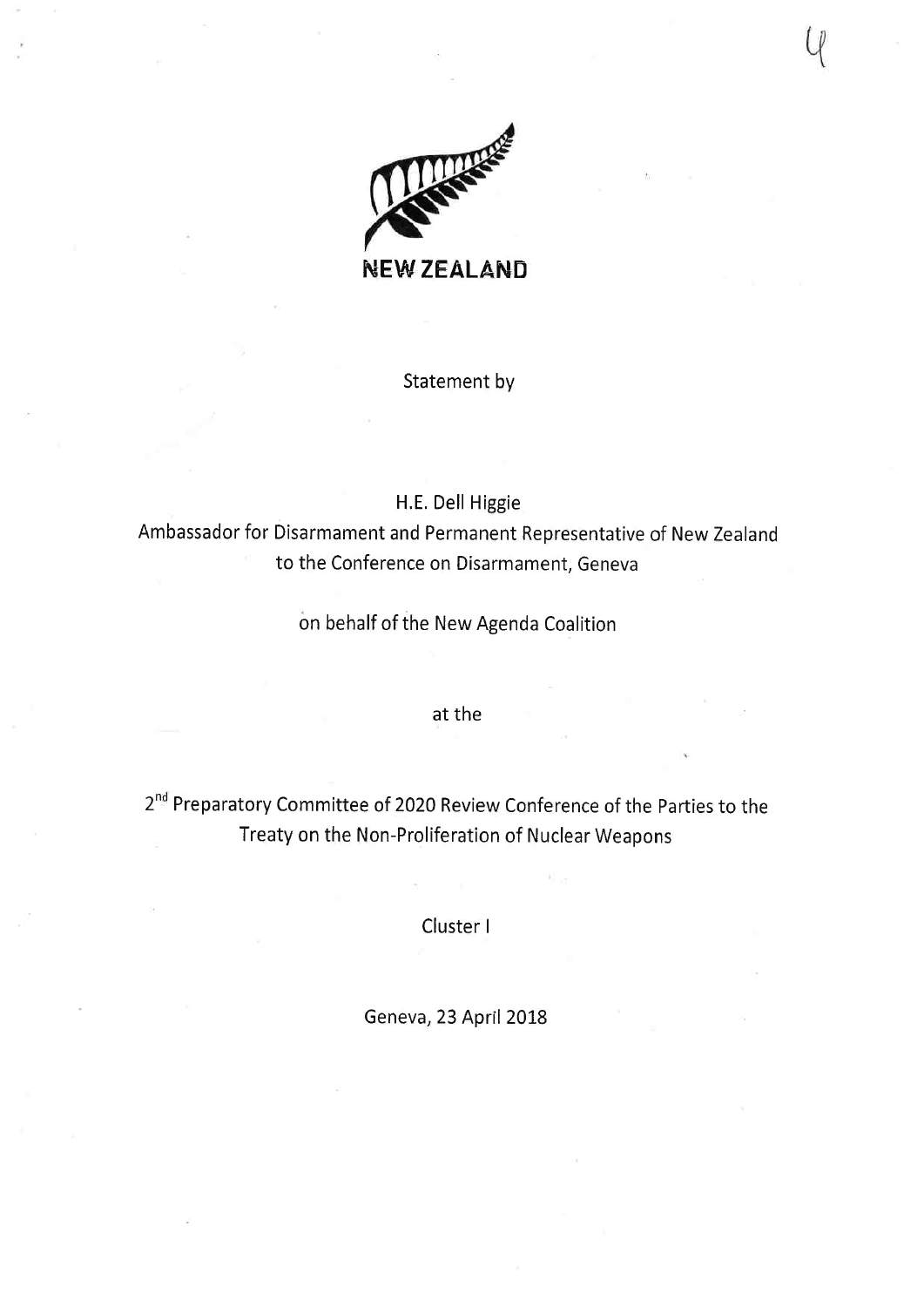Thank you Mr Chair.

I have the honour to deliver the following statement on behalf of the members of the New Agenda Coalition - Brazil, Egypt, Ireland, Mexico, South Africa, and my own country, New Zealand.

As is well known, the NAC was born out of concern at the lack of progress in the implementation of Article Vl of the NPT. Twenty years on, our concerns remain and continue to motivate our focus on the need for urgent implementation of NPT-related nuclear disarmament obligations and commitments.

This focus is evident in the NAC's existing contributions to the current NPT review cycle, including WP.9 and WP.13 submitted to the first Preparatory Committee meeting in 2017. WP.9 entitled 'Taking forward nuclear disarmament' reflected our deep dissatisfaction with the current state of implementation by the nuclear-weapon States of their nuclear disarmament obligations and commitments. Emphasising the new information and awareness that has emerged with regard to the catastrophic humanitarian consequences of nuclear weapons and the risk of a nuclear weapon detonation, WP.9 called on the nuclear-weapon States to fulfil their obligations flowing from Article Vl without further delay. In WP,13, the NAC highlighted the importance of the NPT review process evaluating compliance with existing obligations and developing new measures. It put forward specific recommendations to improve greater transparency, measurability and accountability for compliance,

The NAC wishes to reconfirm the ongoing relevance of those contributions and will continue to work for their implementation and reflection over the course of the current review cycle. In our approach to this Preparatory Committee meeting, however, we have focused our working paper  $NPT/CONF.2020/PC.II/WP.13$  - solely on the many nuclear disarmament obligations and commitments that have been agreed already in the outcomes of previous Review Conferences. In doing so, we aim to shine a spotlight on the common ground that already exists with respect to the implementation of Article Vl.

Mr Chair,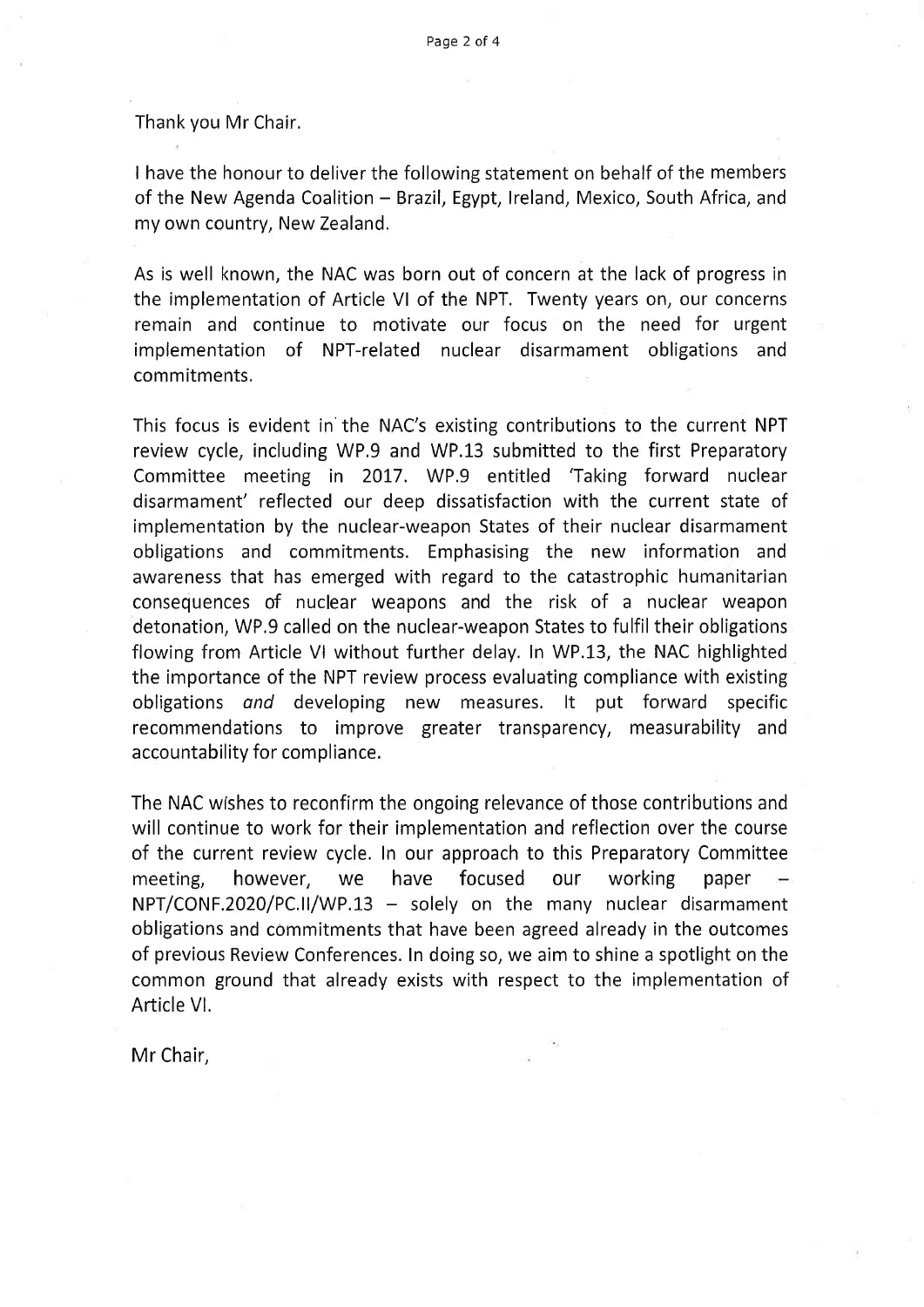Page 3 of 4

It is deeply regrettable that, in 2018, it is necessary to "go back to basics" in this way. But, as UN High Representative Nakamitsu has highlighted, there are deeply troubling signs that nuclear disarmament commitments may no longer be valued. These signs include active consideration by nuclear-weapon States of an increased role for nuclear weapons in security doctrines and their pursuit of programmes for upgrading, enhancing and extending existing nuclear arsenals. Although we welcome that the United States of America and the Russian Federation have completed the nuclear weapon reductions agreed under the New Start Treaty, we note with concern that, at present, there are no new bilateral negotiations on nuclear weapons reductions underway. Instead we appear to be heading towards a new nuclear arms race.

These challenges  $-$  and reactions to them  $-$  serve to highlight the growing division within the NPT community. Some have found it convenient to suggest that this division has come about not as a result of the failure of the nuclearweapon States to act in conformity with Article Vl but, instead, as a result of the Humanitarian Initiative and the recent adoption of the Treaty on the Prohibition of Nuclear Weapons. Such an assertion might have had some credibility if there were anything in the text of the Prohibition Treaty which could stand in the way of the fulfilment by any State Party of its NPT obligations and commitments, including any of the agreed Review Conference undertakings - but there is not. Indeed, as the NAC and many other supporters of the Treaty on the Prohibition of Nuclear Weapons have substantiated on a number of occasions, that Treaty reaffirms that the NPT serves as the cornerstone of the nuclear disarmament and non-proliferation regime and complements and strengthens the obligations contained within it.

Instead, it is the lack of follow-through on implementation of Article Vl and efforts to reinterpret it or roll-back undertakings given in the review process, particularly by the nuclear weapon States, that continue to be the main source of division within the NPT. As the NAC has highlighted before, the continued existence of nuclear weapons almost 50 years after the entry into force of the NPT contradicts obligations and commitments made under the Treaty. NPT States parties should take into account that failure to fulfil agreements and undertakings reached at successive Review Conferences diminishes the credibility of the Treaty and may pose a threat to the long-term sustainability of the nuclear disarmament and non-proliferation regime.